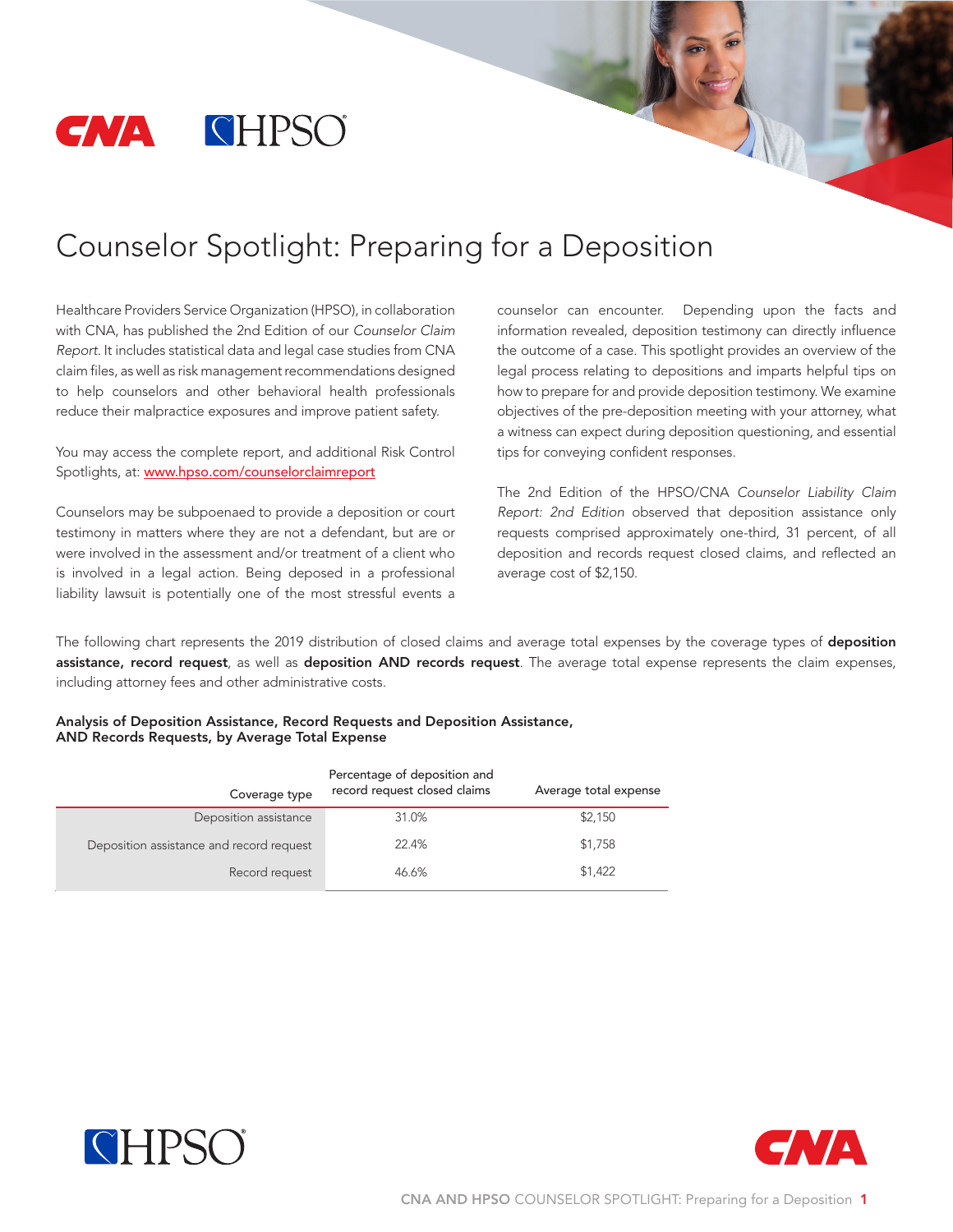#### Top Six Deposition Requests by Underlying Matter

Counselors who worked with clients involved in child custody matters were most likely to receive a subpoena for deposition. Many of these requests are related to children, including parental fitness assessments, child custody or support matters, child abuse/neglect allegations, or demands for visitation and/or records from noncustodial parents. Emotional matters related to physical injury/ condition represented the second highest percentage of deposition requests. These matters frequently involved the insured counselor's treatment of a client's depression and/or anxiety suffered after being involved in medical incidents or motor vehicle accidents. Other deposition request examples include divorce actions; mental illness; employment issues; and child physical, emotional, and/or sexual abuse. An example of a claim with the highest frequency of deposition requests includes the following case:

#### Top Six Deposition Requests by Underlying Matters



#### **Case Study:** Deposition Request involving a Custody Dispute

This case involved a child custody dispute between a divorced couple based upon allegations by the father that his daughter had been sexually abused by a relative of the child's mother. A counselor was appointed by the court to make a report of her findings and recommendations and gave a deposition three months later. The child also was examined by a physician, an investigator from the Department of Human Services and another counselor retained by the mother. The physician concluded that it was highly probable that the child had been sexually abused.

As a result of this diagnosis, a criminal investigation of the relative was initiated. Shortly thereafter, the mother filed a motion requesting that the court disqualify the counselor from serving as the court's appointed expert. The court disagreed and ordered that the child be placed with the father. In addition, the court ordered that all future visits by the mother be directed by the counselor.

The mother then filed a board complaint and a lawsuit against the counselor, contending that the counselor had overstepped the boundaries established by the court in making her recommendations. The mother also alleged that the counselor was not qualified to testify as an expert and that the counselor's unqualified testimony had resulted in custodial loss of her child.

#### Risk Management Comments

Counselors must take seriously their responsibility to protect their clients' private and confidential information. They also should be cognizant of and comply with evolving and expanding state and federal confidentiality and privacy laws and regulations. In addition, the counselor must understand and recognize situations that may require disclosure of sensitive client information, e.g., when a client appears to present a danger to self or others, or when there is evidence of child abuse and/or neglect. Counselors must obtain client authorization prior to releasing confidential and private information, where federal and state laws and regulations permit such release pursuant to client authorization. Consult an attorney conversant with applicable guidelines, including the required content of the authorization. In some jurisdictions, counselors also may be responsible for informing clients of possible situations where confidential information may be released without client authorization. Discuss privacy issues at the outset of counseling and periodically thereafter, and clearly document these discussions in the client's clinical record, including the client's acknowledgment and signature, when possible.

#### Resolution

This case took over a year to defend, however, counsel succeeded in having the claim dismissed against the counselor.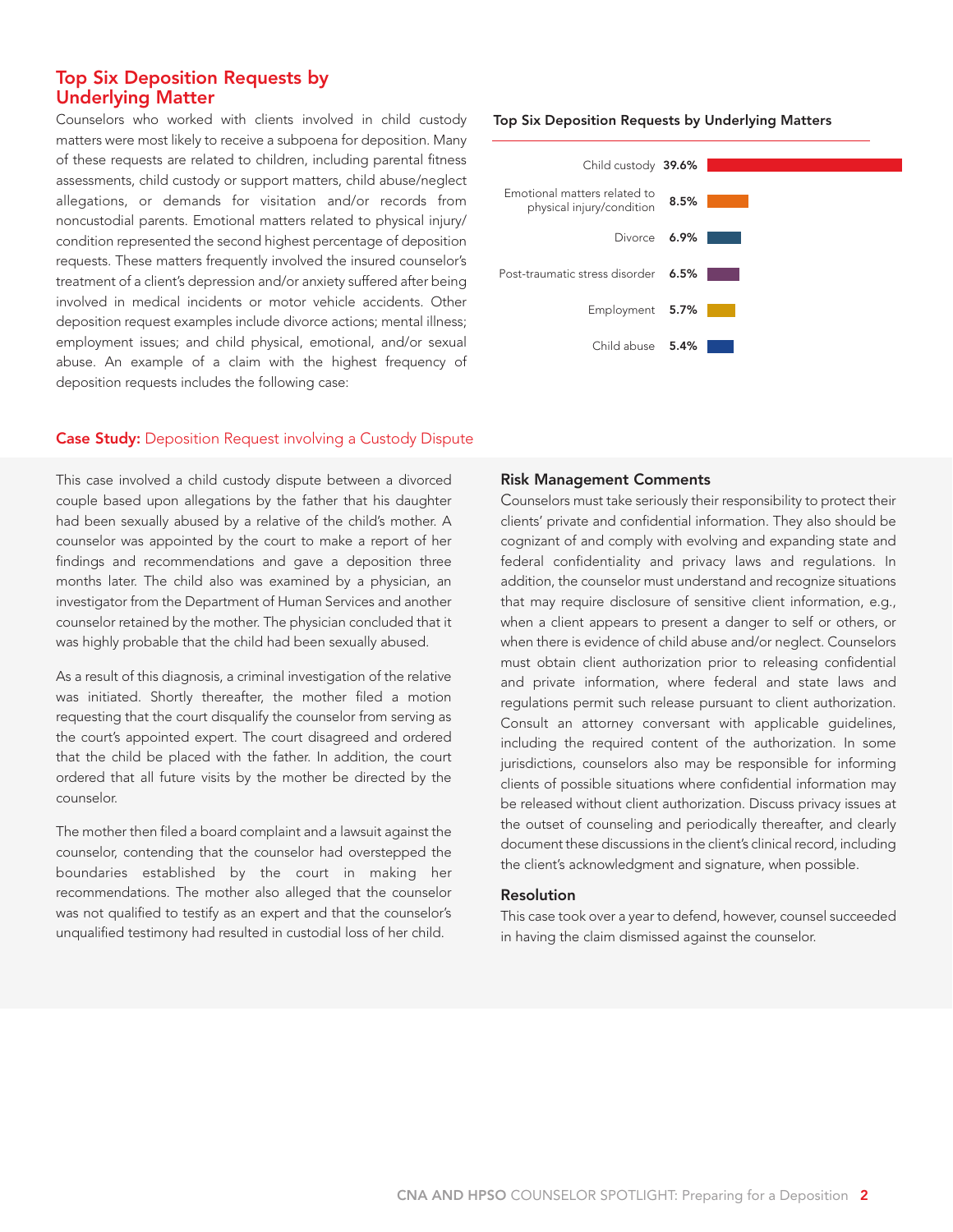# Risk Management Recommendations: Preparing for a Deposition

When determining whether or not to release confidential information after receiving a subpoena to provide a deposition, consider the following guidelines:

- 1. Know and practice within the state scope of practice act, and in compliance with the standard of care and state licensing/certifying board requirements.
- 2. Review state and federal laws, regulations and requirements, as well as employer policies regarding client healthcare information confidentiality and privacy, and act accordingly. When multiple requirements exist, comply with all requirements, especially focusing upon the most stringent of those that apply.
- 3. Preserve client confidentiality with spouses and/or family members, and explain and consistently maintain practice boundaries (including privacy) with every client.
- 4. Follow state and federal requirements and exemptions regarding unauthorized release of private healthcare information, including the duty to warn if clients are a danger to themselves or others, as well as the requirements for reporting known or suspected child abuse.
- 5. Review with each client all applicable confidentiality/ privacy regulations and protections, as well as any exceptions to those protections. Explain practice policies when initiating treatment, and obtain a written acknowledgment from each client confirming the understanding and acceptance of these conditions.
- 6. Understand and comply with the ACA Code of Ethics [\(www.counseling.org\)](http://www.counseling.org) and other relevant ethics codes from other professional organizations or licensure/ certification boards related to client confidentiality and privacy.
- 7. Never ignore a subpoena, whether it involves releasing clinical records, appearing for a deposition or testifying in court. Consult with an attorney knowledgeable about health law and request guidance about potential conflicts between legal mandates and client privacy rights when responding to a subpoena.
- 8. Engage a healthcare attorney to prepare for any deposition or testimony under oath. The preparation should minimally include a scrupulous review of clinical records, as well as practice in responding to questions truthfully and accurately, without providing information that is not sought.
- 9. Maintain complete and accurate documentation in the client's clinical record regarding the clinical decision-making process, the client's response to treatment, discussions with clients about confidentiality/ privacy regulations and exceptions, and any clientrelated correspondence.

## COUNSELOR SPOTLIGHT

For more risk control resources and top findings from the 2nd Edition of the *Counselor Liability Claim Report*, please review additional Counselor Spotlights on the following topics:

- [Informed Consent](http://www.hpso.com/counselorclaimreport_informedconsent)
- [Identifying Your Client](http://www.hpso.com/counselorclaimreport_client)
- [Reporting to Third Parties](http://www.hpso.com/counselorclaimreport_thirdparties)
- [Boundaries](http://www.hpso.com/counselorclaimreport_boundaries)
- [Supervision](http://www.hpso.com/counselorclaimreport_supervision)
- [Release of Records](http://www.hpso.com/counselorclaimreport_records)
- [Telebehavioral Health](http://www.hpso.com/counselorclaimreport_telebehavioralhealth)
- [Documentation](http://www.hpso.com/Documents/Risk%20Education/individuals/Claim-Reports/Counselor/F-13776-619_Documentation_Spotlight.pdf?refID=)
- [What to Do if you Receive a Subpoena](http://www.hpso.com/counselorclaimreport_subpoena)

Visit [www.hpso.com/counselorclaimreport](http://www.hpso.com/counselorclaimreport)

Never ignore a subpoena. Ignoring subpoenas will not make them "go away". Moreover, failure to comply with a request can result in legal ramifications for the counselor.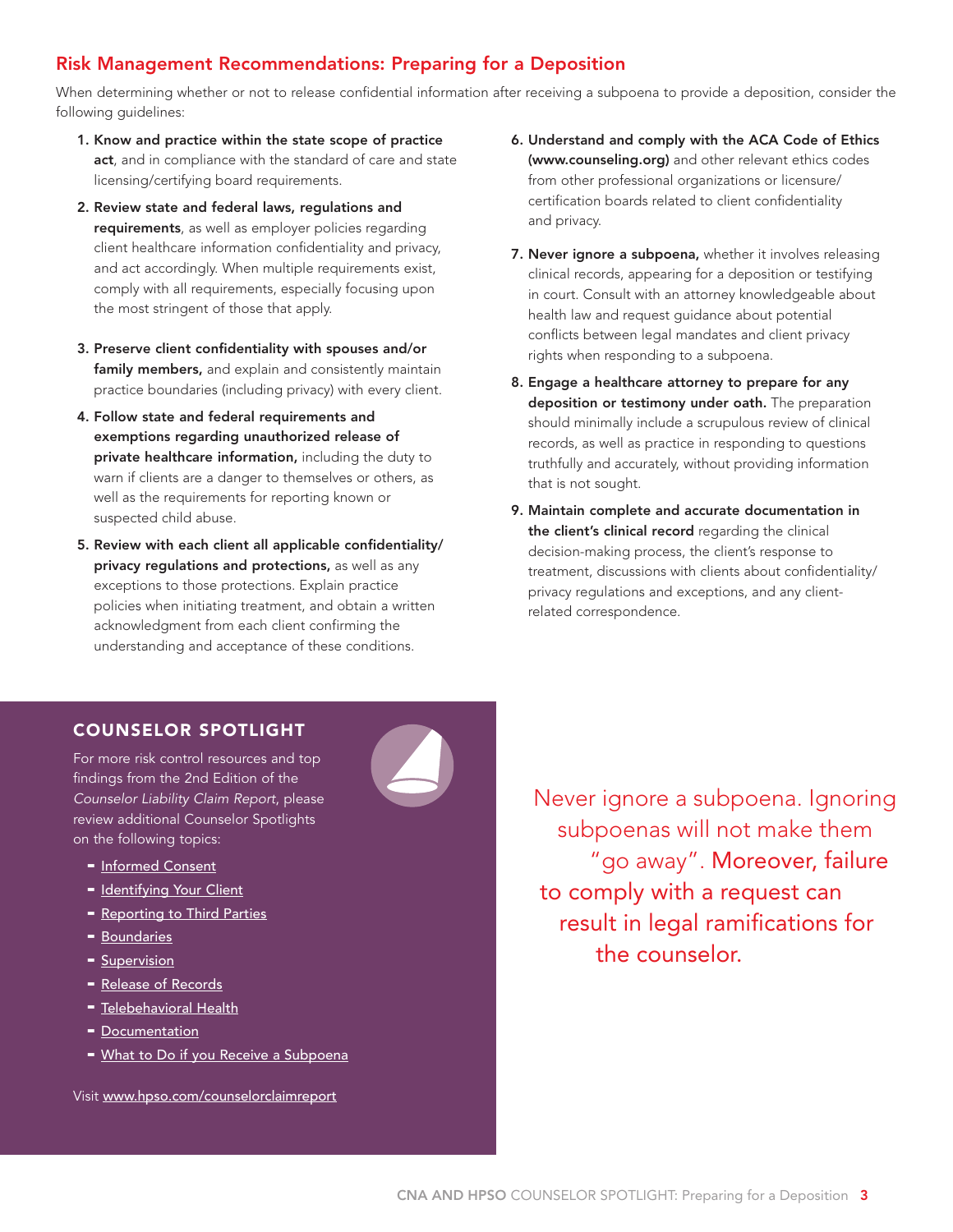To help counselors understand the deposition process, this section provides a brief overview of what is a deposition, what actions counselors should take if they receive a subpoena, and associated expectations. It also imparts helpful tips on how to prepare for and provide deposition testimony including objectives of the pre-deposition meeting with your attorney, what a witness can expect during deposition questioning, and essential tips for conveying confident responses.

## WHAT IS A DEPOSITION?

A deposition is a question-and-answer session conducted under oath for the purpose of compiling information from an individual who is either named in a lawsuit (i.e., a named defendant) or is a witness to the matter being litigated. An attorney will ask the witness questions while a court reporter records the testimony verbatim. In some cases, the deposition may be videotaped.

## WHAT ACTIONS SHOULD BE TAKEN FOLLOWING RECEIPT OF A SUBPOENA?

The first action counselors should take is to inform their professional liability insurance provider and employer's risk manager or legal counsel of the deposition notice. Together, these professionals help ensure that a proper response is filed, while also counseling clinicians against the unauthorized release of information in their response. In advance of the deposition date, legal counsel will meet with the witness regarding the litigation in order to outline the defense, as well as discuss the anticipated line of questioning.

#### WHAT ARE THE OBJECTIVES OF THE PRE-DEPOSITION MEETING WITH YOUR ATTORNEY?

The pre-deposition meeting serves to inform the witness about the details of the lawsuit, including the specific allegations being asserted. It should be a face-to-face meeting with defense counsel and held well in advance of the deposition date, in order to allow sufficient time for preparation. A primary objective of the meeting is to outline the legal arguments for the defense. Often, counsel may construct a defense theme that will resonate throughout the litigation process. The preparation meeting also serves to discuss the questioning process. Defense counsel will review standard guidelines designed to help witnesses provide truthful responses. For additional deposition guidance, see "12 Essential Deposition Tips for Conveying Confident Responses."

### WHAT MEASURES ARE REQUIRED BEFORE THE PRE-DEPOSITION MEETING?

Before the pre-deposition meeting, a witness should thoroughly review any pertinent documents, including the client's healthcare information record, personal notes and any medical literature consulted during treatment, carefully comparing the facts of care to the allegations asserted in the lawsuit. Any concerns or issues raised during the review should be shared with defense counsel at the meeting, in order to ensure that the witness has an accurate recall regarding the incident in question.

### WHAT CAN A WITNESS CAN ANTICIPATE DURING DEPOSITION QUESTIONING?

Depositions may appear, on the surface, to be more informal than testifying in court because they are typically conducted in an attorney's office without a judge present, and attorneys may dress casually and appear relaxed. However, depositions are equally as important to the case as the court trial and should not be taken lightly. Plaintiff attorneys will often try to restrict witnesses to one version of the incident, forcing them to be as accurate and precise as possible in their responses. During depositions, the claimant's attorney may use complex or aggressive questioning techniques, and the counselor must be able to answer all questions truthfully, without divulging additional or extraneous information. It's important for a witness to remain calm during questioning and permit the defense attorney time to interject or object to an improper question.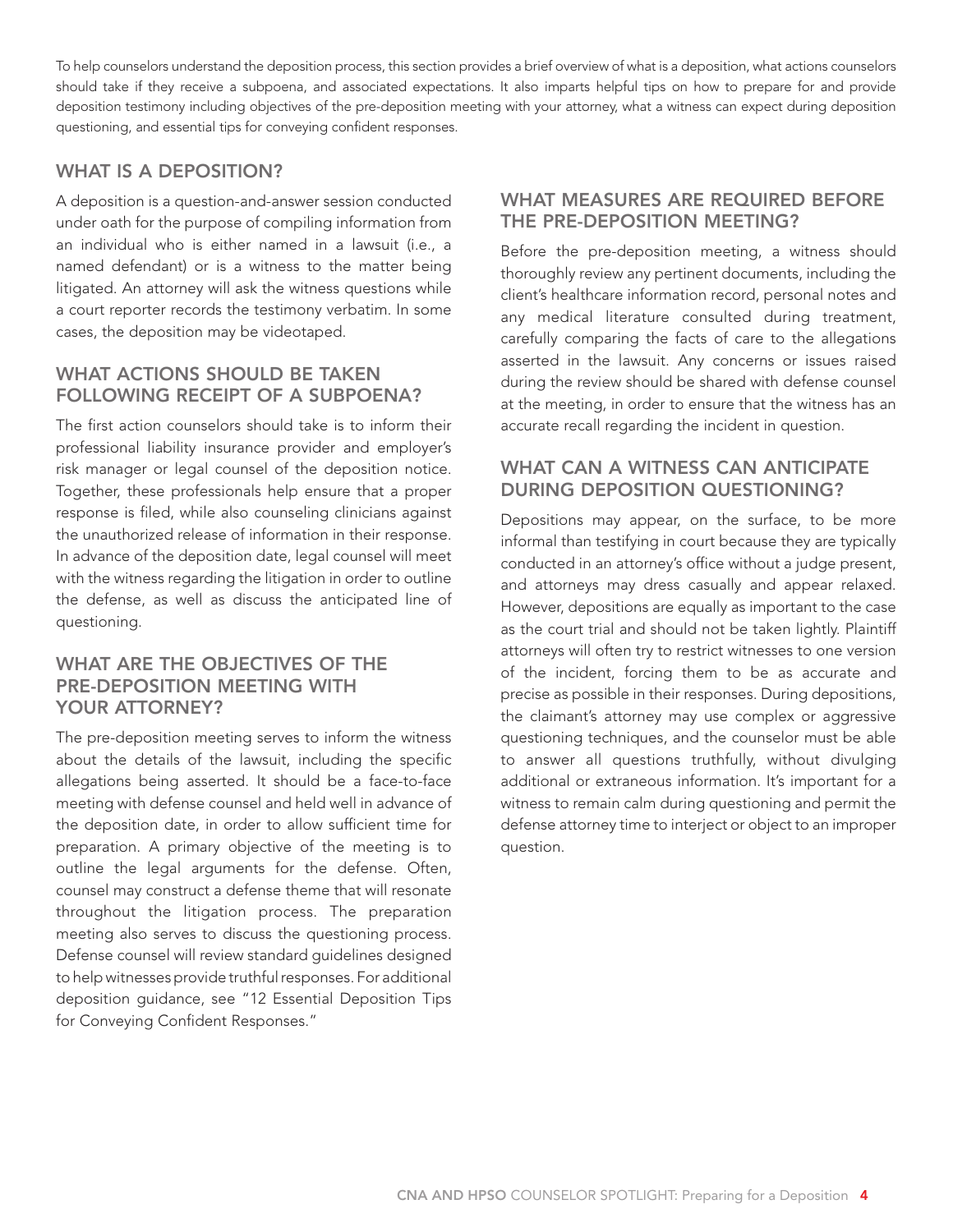## 12 Essential Deposition Tips for Conveying Confident Responses

Notwithstanding thorough preparation, giving a deposition can be an anxiety provoking and uncomfortable experience. The following tips can help witnesses to convey a professional demeanor and confident responses:

- 1. Listen carefully and think before you speak. Don't be pressured into rushing a reply.
- 2. Speak slowly and clearly, and answer in a courteous manner.
- 3. If you need to consult the medical record, ask to do so.
- 4. If your attorney objects, stop speaking.
- 5. Do not look at your attorney when a question is asked. It is your testimony.
- 6. If you do not know the answer to a question, do not guess.
- 7. If you do not remember something, say so.
- 8. If you do not understand a question, ask for clarification or rephrasing.
- 9. Answer only the question asked and do not anticipate further questions.
- 10. Understand the theme of the defense and assert it in response to allegations being made against you.
- 11. If you need a break, ask for one.
- 12. Always tell the truth.

Compliance with subpoenas for deposition is important from legal, ethical, and risk management perspectives. Ignoring deposition requests will not make the subpoena "go away". Moreover, failure to comply with a request can result in legal ramifications for the counselor.

### In the event of legal action

If you've received a subpoena to provide a deposition or court testimony as a named defendant, or if you are or were involved in the assessment and/or treatment of a client who is involved in a legal action, adequate preparation is critical to a successful outcome. The following measures can serve as a guide on how to prepare for and provide deposition testimony, and avoid potential missteps in the pivotal first phases of a lawsuit:

- *Consult with an attorney knowledgeable about health law* and request guidance about potential conflicts between legal mandates and client privacy rights when responding to a subpoena.
- *Do not discuss the case with anyone* except your defense attorney and your professional liability insurance provider.
- *Do not accept or sign any documents related to the claim* from anyone without obtaining approval from your professional liability provider.
- *Avoid discussing, commenting upon or taking issue with any information you receive* regarding judicial or administrative proceedings.
- *Do not admit to liability, consent to any arbitration or judgment, or agree to any settlement proposal without consulting with your defense attorney.*
- *Contact your attorney or professional liability insurance provider before responding to calls or emails* from other parties involved in the case.
- *Report any communication you receive from the client, client's attorney or any administrative, licensing or regulatory authority to your professional liability insurance provider.*
- *Promptly return calls from your attorney and professional liability insurance provider.*

This information is designed to help counselors evaluate risk control exposures associated with their current practice. It is not intended to represent a comprehensive listing of all actions needed to address the subject matter, but rather is a means of initiating internal discussion and self-examination. Your clinical procedures and risks may be different from those addressed herein, and you may wish to modify the tool to suit your individual practice and patient needs. The information contained herein is not intended to establish any standard of care, serve as professional advice or address the circumstances of any specific entity. These statements do not constitute a risk management directive from CNA. No organization or individual should act upon this information without appropriate professional advice, including advice of legal counsel, given after a thorough examination of the individual situation, encompassing a review of relevant facts, laws and regulations. CNA assumes no responsibility for the consequences of the use or nonuse of this information.